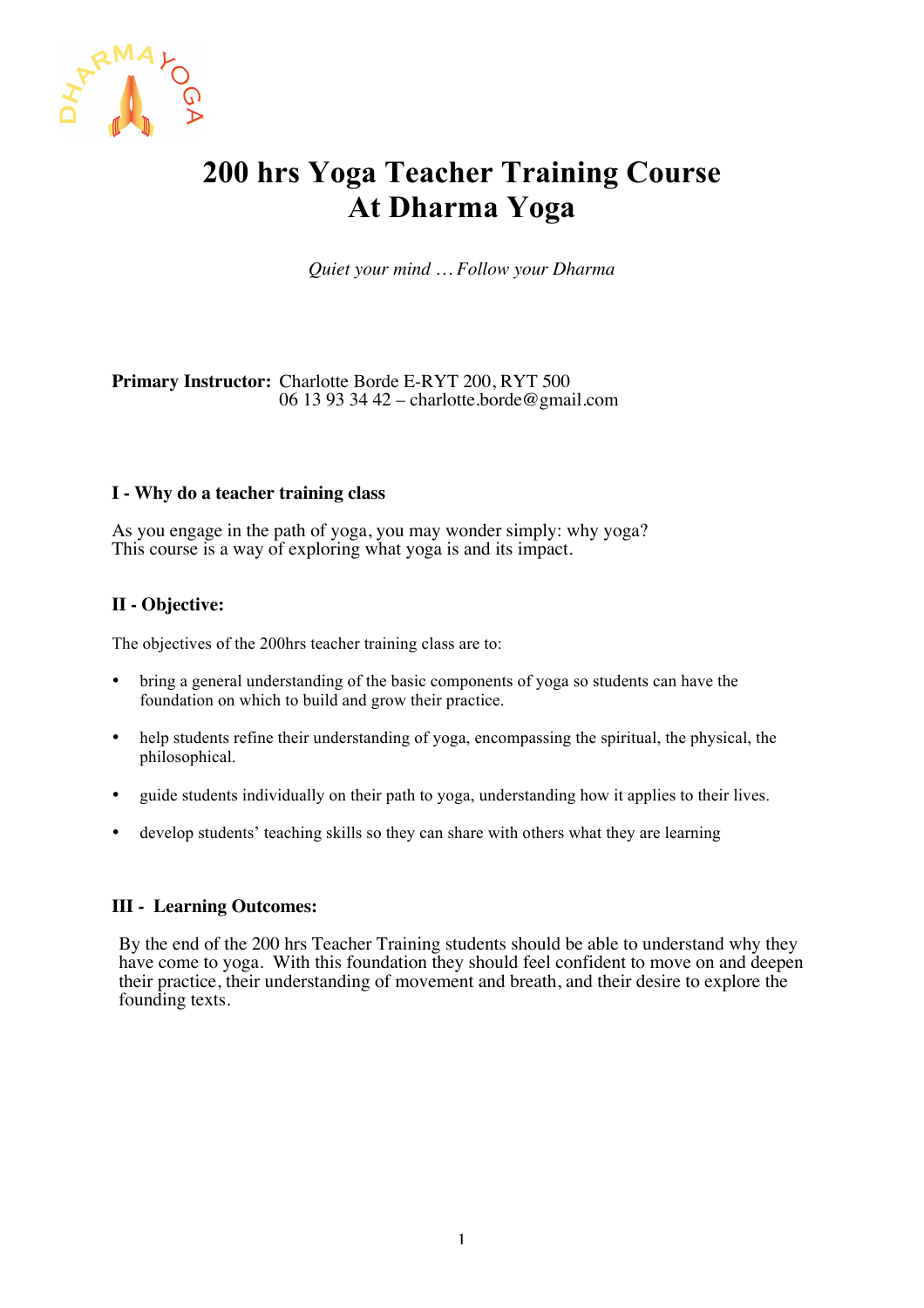# **IV - Areas of studies:**

## • **Techniques Training/Practice (100 hours)**

- o Pralaya Yoga Principles
- o Decomposing asanas
	- **Injury management** 
		- Alignment (physical, energetic)
		- ! Using asanas to relieve temporary aches
- o Regular weekly practice
- o Exploration of different kinds of yoga (kundalini, hatha, Ashtanga…)
- o Elements to create a class (feel, flow, diversity of levels)
- o Meditation
- o Pranayama

#### • **Teaching Methodology (25 hours)**

- o Ethics (teacher / student relationship)
- o Creating a safe class room (judgment free, injury awareness)
- o How to manage a class (time management, personalities…)
- o Choice of words
- o Adjustments

# • **Anatomy and Physiology (25 hours)**

- o Skeletal structure : Bones
- o Muscles, joints, tendons, ligaments and cartilage
- o Fascia
- o The autonomic Nervous System<br>
o Digestive system (the role of the
- Digestive system (the role of the gut)
- o Energetic Fields meridians and
- o Chakras

## • **Yoga Philosophy, Lifestyle and Ethics for Yoga Teachers (30 hours)**

- o What is yoga (principles and history)
- o Yoga Sutras (book 1 and 2 mostly)
- o Principles of the Samkhya philosophy
- o Bhagavad Gita

#### • **Practicum (20 hours)**

- o Class observation
- o Giving your first classes (discussion and feedback)

#### **Total: 200 hours**

## **V - Format:**

- A weekly lecture with the primary instructor will be held over the course of a nine month period, from October to June*.* Lecture topics : anatomy, philosophy, ethics, pranayama, ayurveda, asanas
- It is strongly advised that you participate in at least 1 yoga classe per week, in the 9 month period. It is also recommended that you observe classes
- intensive workshops